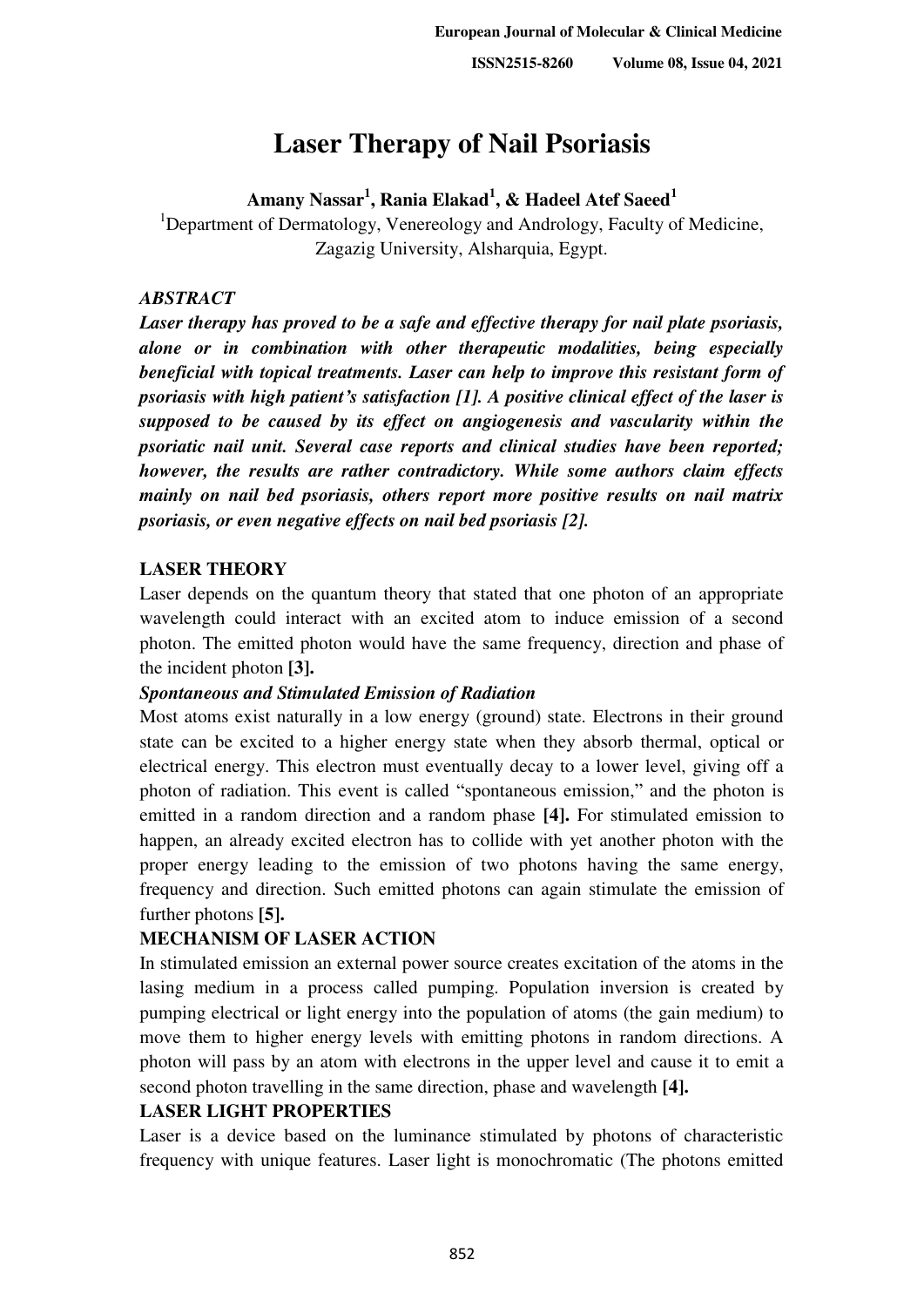**ISSN2515-8260 Volume 08, Issue 04, 2021**

are identical and the light emission contains only one wavelength), collimated rays of light are parallel (even in long distance), coherent (all the waves are in phase with one another in both time and space) and high energy **[6].**

#### **LASER TISSUE INTERACTION**

Lasers cause their clinical effects when light is absorbed by molecules known as chromophore. The three primary endogenous cutaneous chromophores are water, melanin, and hemoglobin. Upon absorption of laser energy by the skin, photothermal, photochemical, or photomechanical effects may occur **[7].** A biological effect of laser light in the tissue can only be achieved if the light is absorbed and converted into thermal energy. This biological effect depends on the energy density, the pulse width/pulse duration and the heat conduction. It is possible to target a specific chromophore by selecting a wavelength that is absorbed by the chromophore with minimal absorption by other competing chromophores **[5].** 

## **EXCIMER LASER**

The excimer (308 nm) laser is already widely used for the treatment of skin psoriasis, with excellent results. Although Lasers and light devices have been shown to be effective in the treatment of psoriasis vulgaris, however the data for nails is scanty **[8].** The excimer laser penetrates the nail plate to reach active disease and induces T-cell apoptosis characterized by breaks in DNA strands as well as expression of mitochondrial proteins associated with cell death **[9].** 

## **PULSED DYE LASER**

 Pulsed dye laser (PDL) commonly used for the treatment of cutaneous vascular lesions, has been shown to be effective for the treatment of not only plaque type psoriasis but also NP **[10].** Pulsed dye laser acts by selective laser ablation of dermal papillary vasculature but its action is confined to the superficial microvasculature. In addition, PDL reduces the number of T-lymphocytes on the skin, helping to control inflammation. The PDL (595 nm) at both short and long pulse duration have been used successfully to treat NP including both nail bed and matrix lesions with decrease in NAPSI score. Pain lasting up to 24 hours was the major side reported in addition to transient petechiae and hyperpigmentation **[11].** Neodymium Yttrium Aluminum Garnet Laser Nd: YAG laser (1064 nm) is a solid-state laser. Its action based on the theory of selective photo thermolysis. The Nd: YAG laser energy is then converted into heat energy, resulting in destruction of the target tissue **[12].** Uses of long pulsed Nd: YAG laser in dermatology Due to its high penetration and low specificity, Nd: YAG laser is widely used in dermatology **[13].** 

#### $\triangleright$  Hair removal

#### $\triangleright$  vascular lesions

The Nd: YAG Laser is a well - documented treatment for vascular lesions. Long pulsed Nd: YAG lasers (5-60 msec) gave the opportunity to extend the application of this wavelength to the removal of fine telangiectasia connected with rosacea and reticular leg veins. The deep penetration depth of the Nd:YAG wavelength combined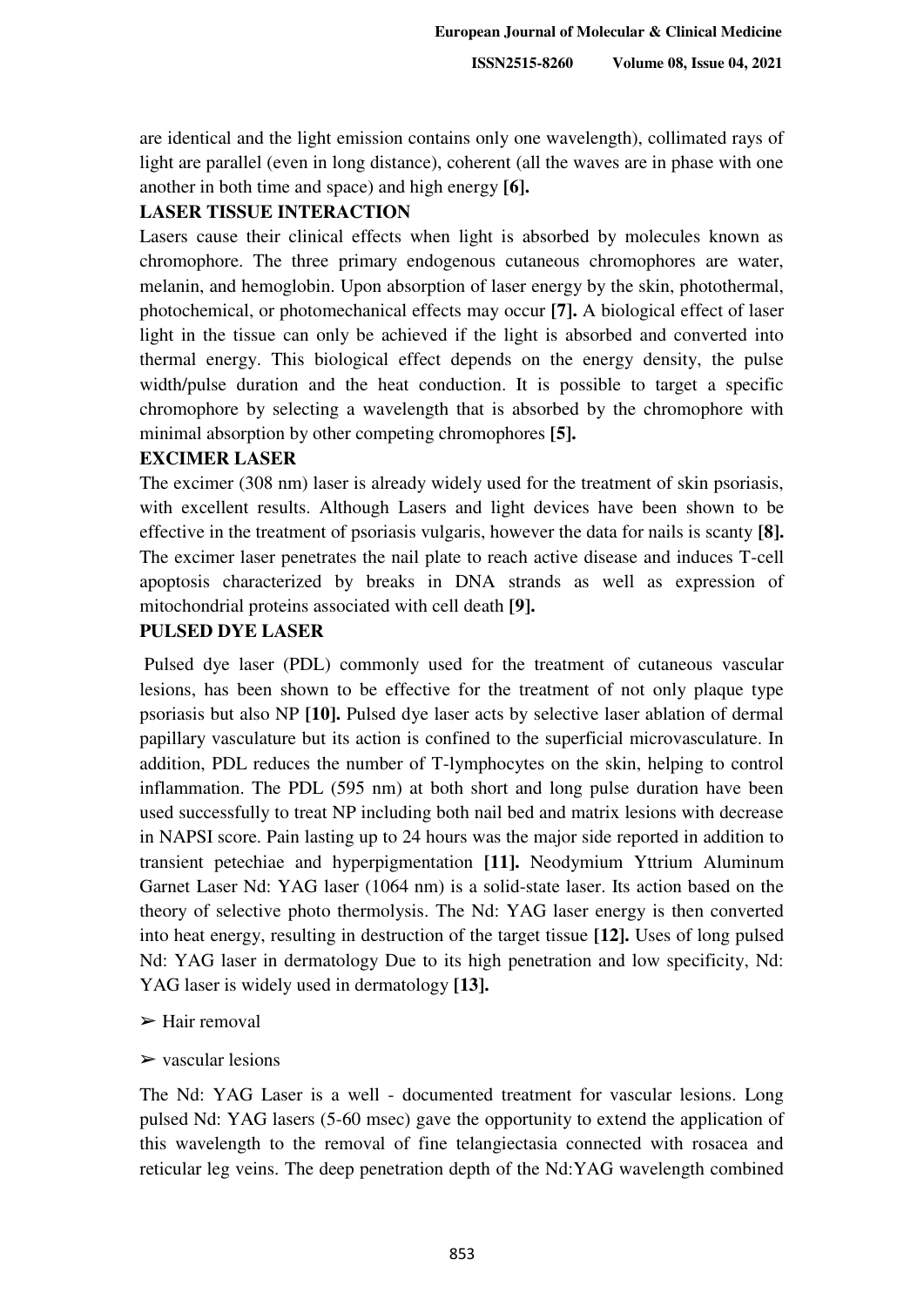with the pulse duration matching the thermal relaxation time of targeted vessels, could potentially allow the treatment of these vessels **[14].**

 $\triangleright$  Acne keloidalisnuchae, small keloids and hypertrophic scar  $\triangleright$  Onychomycosis Long pulsed Nd: YAG laser can be used as a safe and effective modality in the treatment of onychomycosis. It is estimated that longpulsedNd:YAG laser can deeply penetrate the tissue and effectively inhibit fungal growth in the nail bed owing to its long wavelength **[15].** 

## **THE ROLE OF ND: YAG LASER IN NAIL PSORIASIS**

The long-pulsed 1,064-nm Nd:YAG laser has been recently suggested as a promising treatment option for NP. No statistically significant difference was detected in its efficacy compared to PDL **[1]**. **(Kartal et al., [16])** also reported significant improvement in both nail bed and nail matrix lesions with reduction in NAPSI score in 16 patients after three treatment sessions.

## **MECHANISM OF ACTION OF ND: YAG LASER IN NAIL PSORIASIS**

 Angiogenesis play an important role in the pathogenesis of psoriasis. Based on selective photothermolysis, destruction of abnormal psoriatic vasculature, a major component of psoriatic dermal papillae, can be achievedupon treatment with Nd:YAG laser which has the ability to penetrate deeper into the dermis **[17].** The use of Nd: YAG laser for NP seems plausible as its use for deeper vascular lesions is well established and the longer wavelength may translate into improved deep penetration into nail bed or nail matrix. The results in vascular lesions are promising because of the treatment success without adverse events with high patient satisfaction **[18].** The Nd: YAG laser has been reported to improve nail bed lesions faster than nail matrix lesions because the nail bed dermis has more vascular structures than nail matrix rendering it as a more suitable target **[16].** In addition to blood vessel destruction, Nd:YAG laser is thought to reduce T helper cells and CD3+ lymphocytes in the dermis and cytotoxic T cells in the epidermis ,which in turn normalize epidermal proliferation and improve the clinical findings in psoriasis **[16].** Side effects Side effects from Nd: YAG laser treatments in NP are usually minor including tolerable pain during treatment that can be reduced by contact cooling and if necessary, topical anesthetic **[19].** 

#### **References:**

- **1. Arango-Duque L.C., Roncero-Riesco M., Bárcena T.U., et al. (2017):**  Treatment of nail psoriasis with Pulse Dye Laser plus calcipotriolbetamethasone gel vs. Nd: YAG plus calcipotriol betamethasone gel: An intrapatient left-to-right controlled study. ActasDermosifiliogr. ;108(2): 140-144.
- **2. Al-Mutairi N., Nour T. and Al-Rqobah D. (2013):** Onychomycosis in patients of nail psoriasis on biologic therapy: a randomized, prospective open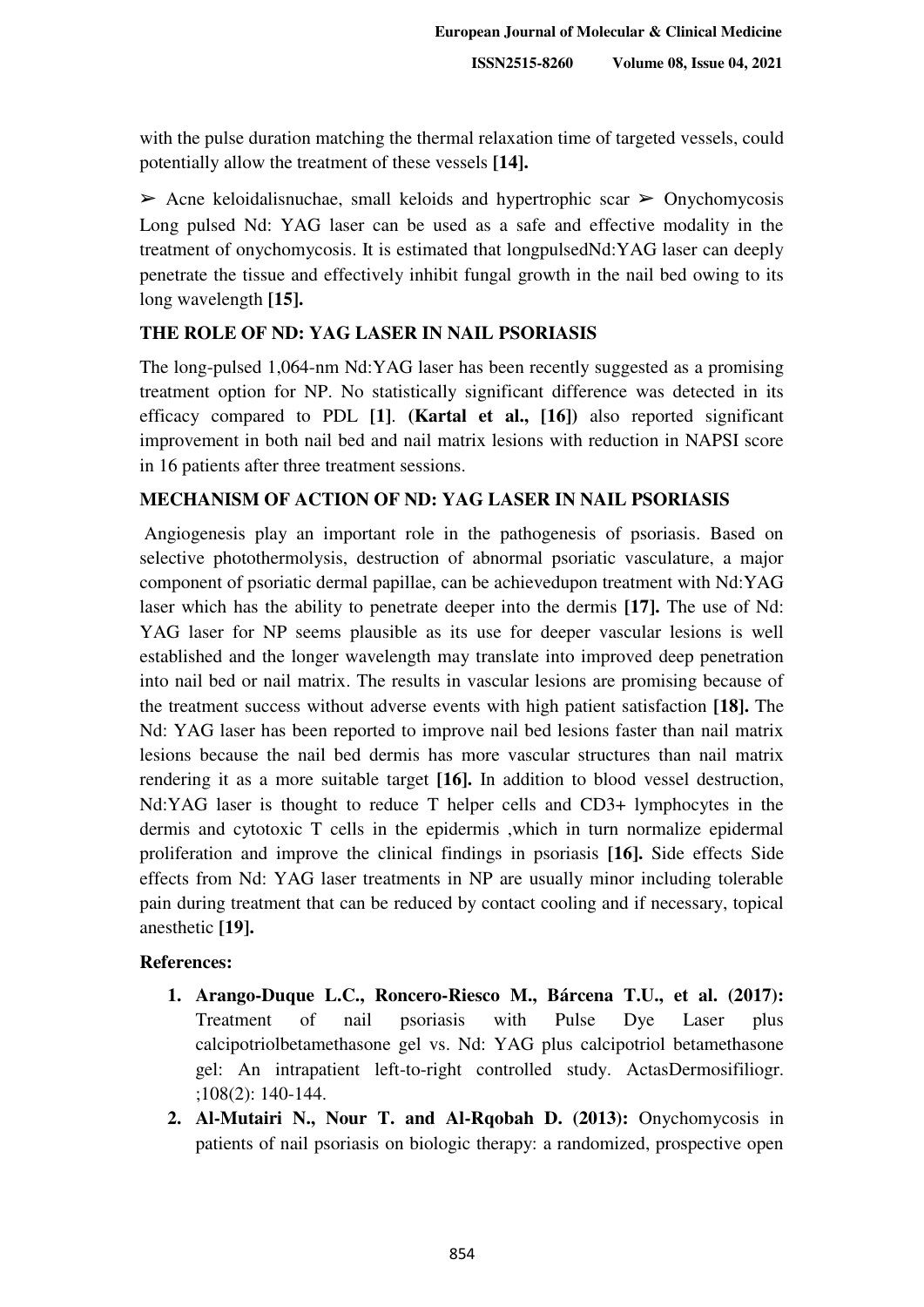label study comparing Etanercept, Infliximab and Adalimumab. *ExpertOpin*. *Biol*. *Ther.*; 13(5): 625-629.

- 3. **Einstein A. (1917): On the quantum theory of radiation .Physiol. Z., 18:**  121-128 .Quoted from Herd et al., (1997).
- 4. **De Felice E. (2010):** Shedding light: laser physics and mechanism of action. Phlebology., 25(1):11-28.
- 5. **Allemann I.B. and Kaufman J. (2011):** Laser principles. In basics in dermatological laser applications .Karger,.42 :7-23.
- 6. **Jawad M.M., Qader S.T.A., Zaidan A.A., et al. (2011):** An overview of laser principle, laser-tissue interaction mechanisms and laser safety precautions for medical laser users. Int. J. Pharmacol.;7(2):149-160.
- 7. **Husain Z. and Alster T.S. (2016):** The role of lasers and intense pulsed light technology in dermatology. Clin. Cosmet. Investig. Dermatol., 9 :29-40.
- 8. **Fritz K. and Salavastru C. (2018):** The 308 nm Excimer laser for the treatment of psoriasis and inflammatory skin diseases. *Der Hautarzt*; 69 (1):35-43.
- 9. **Al-Mutairi N., Noor T. and Al-Haddad A. (2014):** Single blinded left-toright comparison study of excimer laser versus pulsed dye laser for the treatment of nail psoriasis. *Dermatol. Ther.*, 4(2):197-205
- 10. **Huang Y.C., Chou C.L. and Chiang Y.Y. (2013):** Efficacy of pulsed dye laser plus topical tazarotene versus topical tazarotene alone in psoriatic nail disease: A single blind, intrapatient left to right controlled study.*Laser Surg. Med*., 45(2):102-107.
- 11. **Yin N., Choudhary S. and Nouri K. (2013)**: Pulsed dye laser for the treatment of nail psoriasis. *Cutis*; 92:129–135.
- 12. **Alshami M.A., Mohana M.J. and Alshami A.M. (2016):** Long-pulsed 532- Nm Neodymium-Doped Yttrium Aluminum garnet laser for treatment of facial plane warts in 160 yemeni patients. *Dermatol. Surg*.; 42(11): 1273- 1278.
- *13.* **Joo J., Michael D. and Kilmer S. (2018):** Lasers 3 Lesions. Lasers in Dermatology and Medicine, *Springer, Cham*; 1:49-61.
- 14. **Kozarev J. (2011):** Use of long pulse Nd: YAG 1064nm laser for treatment of rosacea telangiectatica. *J.LAHA.;* 1:33-36.
- 15. **Bhatta A.K., Huang X., Keyal U., et al. (2014):** Laser treatment for onychomycosis: a review. *Mycoses*.; 57(12):734-740.
- 16. **Kartal S.P., Canpolat F., Gonul M., et al. (2018):** Long-Pulsed Nd: YAG Laser Treatment for Nail Psoriasis. *Dermatol. Surg*.; 44 (2): 227-233.
- 17. **Zabielinski M., Ferris K, Al-QubaisyY.,et al. (2012):** Lasers and light devices for psoriasis, part 2: PDL, Nd: YAG laser, CO2 laser, and PDT.*J. Cosmet. Dermatol*., 25(2):79-85.
- 18. **Knackstedt T. and Jellinek N.J. (2018)**: Commentary on Long-Pulsed Nd: YAG Laser Treatment for Nail Psoriasis. *Dermatol. Surg*., 44(2):234-235.